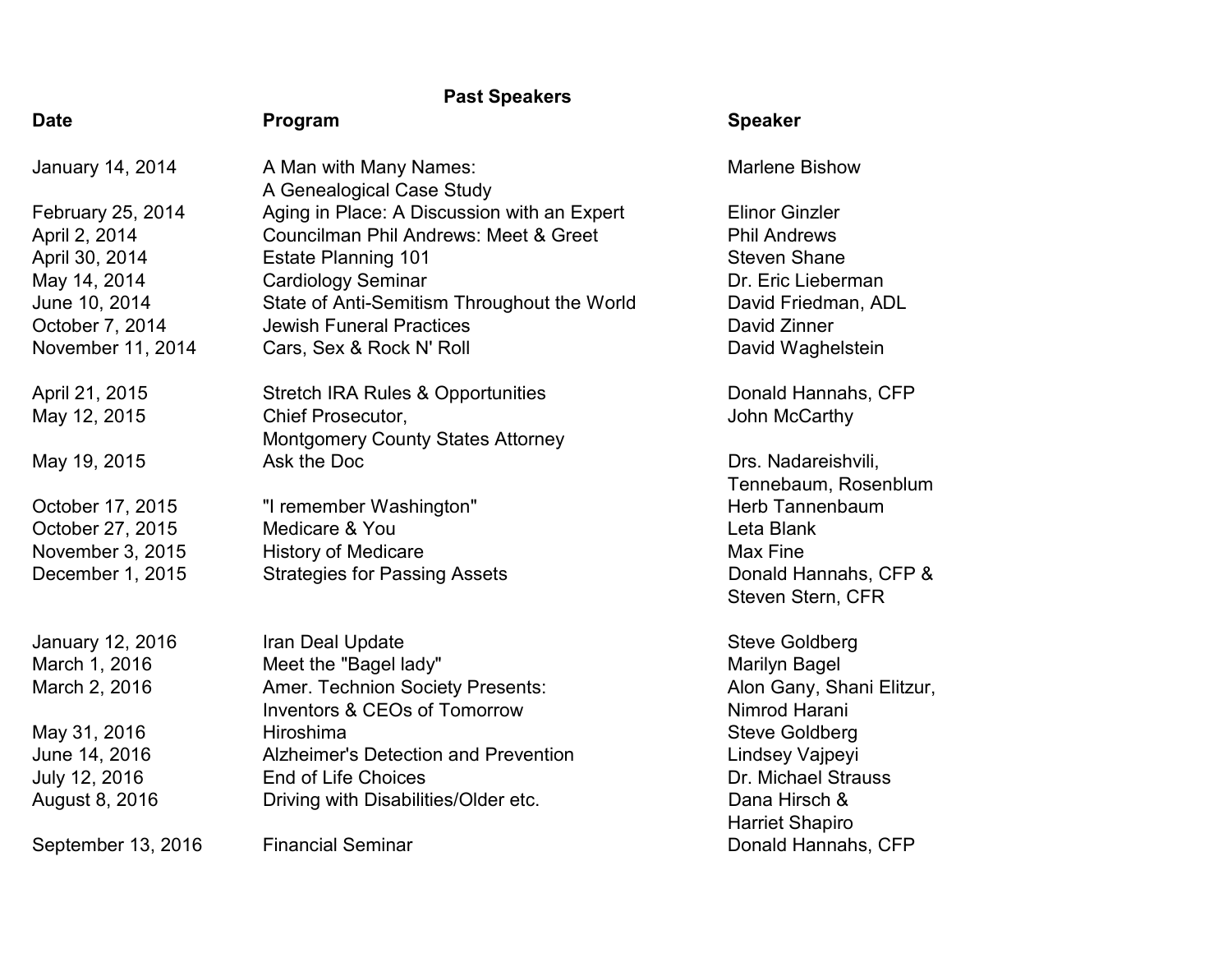| September 27, 2016 | The Community & Law Enforcement                                                      | <b>Chief Mike Taborn</b><br><b>DC Metro Transit Police</b> |
|--------------------|--------------------------------------------------------------------------------------|------------------------------------------------------------|
| November 1, 2016   | <b>ProAction Physical Therapy:</b><br>No Pain No Gain?                               | <b>Rachel Miller</b>                                       |
| November 15, 2016  | High Tech Industry in Israel: A Status Report                                        | <b>Marvin Klemow</b>                                       |
| November 29, 2016  | The Maryland Judicial System                                                         | Judge Karla Smith                                          |
| December 13, 2016  | The US Court System                                                                  | Art Rayman                                                 |
| January 17, 2017   | The US Justice Dept                                                                  | <b>Mike Baker</b>                                          |
| February 14, 2017  | Jewish Affairs: Advocating for Israel in the media                                   | <b>Avrum Ashery</b>                                        |
| March 7, 2017      | <b>Domestic Counterterrorism</b>                                                     | Dr. Christopher Hewitt                                     |
| April 18, 2017     | <b>Emerging Technology</b>                                                           | Dr. Steven Hausman                                         |
|                    | and Obscure Concepts                                                                 |                                                            |
| May 16, 2017       | Geological Faults in the US                                                          | Dave Fenster                                               |
| June 6, 2017       | Resilience: In difficult times can you count on you?                                 | Don Vogel                                                  |
|                    |                                                                                      | and Herb Weingartner                                       |
| July 18, 2017      | Jewish Values and the Holocaust:                                                     | <b>Steve Goldberg</b>                                      |
|                    | How Both Shaped the Science and the Scientists                                       |                                                            |
|                    | That Led to the Success of                                                           |                                                            |
|                    | The Manhattan Project                                                                |                                                            |
| September 26, 2017 | <b>Hot Button Legal Issues</b>                                                       | Judge Karla Smith                                          |
| October 4, 2017    | How Seniors Can Benefit from Specific<br><b>Exercises to Solve Physical Problems</b> | <b>Rachel Miller</b>                                       |
| November 14, 2017  | Kidney 101                                                                           | Dr. Matthew Cooper                                         |
| November 25, 2017  | Blue Zones - A Recipe for Longevity                                                  | Dr. Ivo Pirisi                                             |
| December 5, 2017   | The Archeological Dig of Tel Akka, Israel                                            | Dr. Justin Lev-Tov                                         |
| January 23, 2018   | <b>Anti-Semtism on Campus</b>                                                        | <b>Ron Halber</b>                                          |
| March 27, 2018     | <b>Scams Against the Elderly</b>                                                     | Debbie Feinstein. Esq. &<br>Mary Ariloa                    |
| April 24, 2018     | How Hearing Loss Affects Your Brain                                                  | Dr. Julie Boiano Ambrose                                   |
| May 15, 2018       | The Middle East in the Media                                                         | <b>Sean Durns</b>                                          |
| June 26, 2018      | Is Anti-Semitism on the Rise?                                                        | Doron F. Ezickson                                          |
| July 17, 2018      | <b>Reporting on DC Sports</b>                                                        | <b>Andy Pollin</b>                                         |
|                    |                                                                                      |                                                            |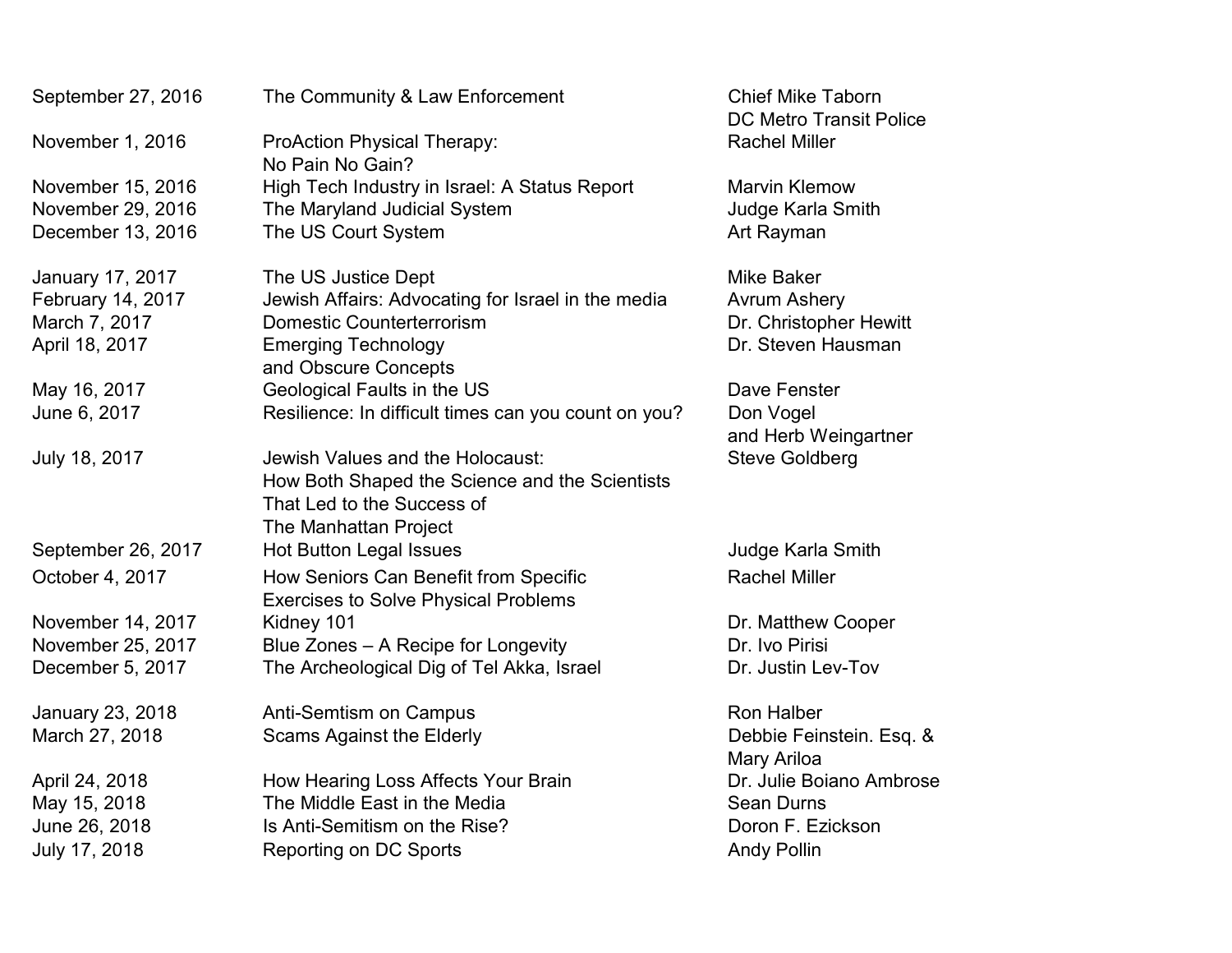| August 14, 2018<br>September 25, 2018<br>October 16, 2018<br>November 13, 2018 | <b>Palliative and Hospice Care</b><br>Climate change<br><b>Investigative Reporting</b><br>Exercise for Senior Men: What you should<br>and should not do; information you didn't<br>even know to ask | Rabbi Gary Fink<br><b>Frank Niepold</b><br>Michael Isikoff<br><b>Ryan Grant</b> |
|--------------------------------------------------------------------------------|-----------------------------------------------------------------------------------------------------------------------------------------------------------------------------------------------------|---------------------------------------------------------------------------------|
| January 9, 2019                                                                | How Our Christian Friends Support Israel                                                                                                                                                            | Pastor Victor Styrsky                                                           |
| <b>January 22, 2019</b>                                                        | The Golden Days at The Washington Post -<br>And a New Novel Based on Them                                                                                                                           | <b>Bob Levey</b>                                                                |
| March 19, 2019                                                                 | A New Vision for Montgomery County                                                                                                                                                                  | Montgomery Co. Exec.<br><b>Marc Elrich</b>                                      |
| April 16, 2019                                                                 | How to protect yourself in different situations                                                                                                                                                     | Lt. Brett Parsons                                                               |
| June 18, 2019                                                                  | My Life in Government:<br>From Johnson to Obama,<br>With a Brief Stop at Nixon                                                                                                                      | <b>Robert Seasonwein</b>                                                        |
| July 23, 2019                                                                  | Medical Marijuana in MD: A New Day                                                                                                                                                                  | <b>Talia Newman</b>                                                             |
| November 5, 2019                                                               | From Businessman to Congressman                                                                                                                                                                     | <b>Representative David Trone</b>                                               |
| November 19, 2019                                                              | <b>Class Actions &amp; Consumer Law</b>                                                                                                                                                             | <b>Andrew Friedman</b>                                                          |
| <b>January 28, 2020</b>                                                        | <b>The Coldstream Guards</b>                                                                                                                                                                        | Joel Poznansky                                                                  |
| February 4, 2020                                                               | The Ritchie Boys: Nazi Interrogators                                                                                                                                                                | <b>Bernie Lubran</b>                                                            |
| April 8, 2020                                                                  | Why We Have the Constitution Instead of the<br>Articles of Confederation: What the National<br>Government is For - On Zoom                                                                          | Representative Jamie Raskin                                                     |
| April 14, 2020                                                                 | The Art and Science of Regenerative Medicine - On<br>Zoom                                                                                                                                           | Mayo Friedlis, MD                                                               |
| May 5, 2020                                                                    | Chassidic Judaism - On Zoom                                                                                                                                                                         | Rabbi Sholom Raichik                                                            |
| May 19, 2020                                                                   | Let's not be Asleep at the Switch - On Zoom                                                                                                                                                         | <b>Steve Goldberg</b>                                                           |
| May 26, 2020                                                                   | The Forgotten Exodus-The End of Jewish Life<br>in Arab Lands after 1948 - On Zoom                                                                                                                   | <b>Eric Steckler</b>                                                            |
| June 10, 2020                                                                  | An Update from Capitol Hill - On Zoom                                                                                                                                                               | Senator Chris Van Hollen                                                        |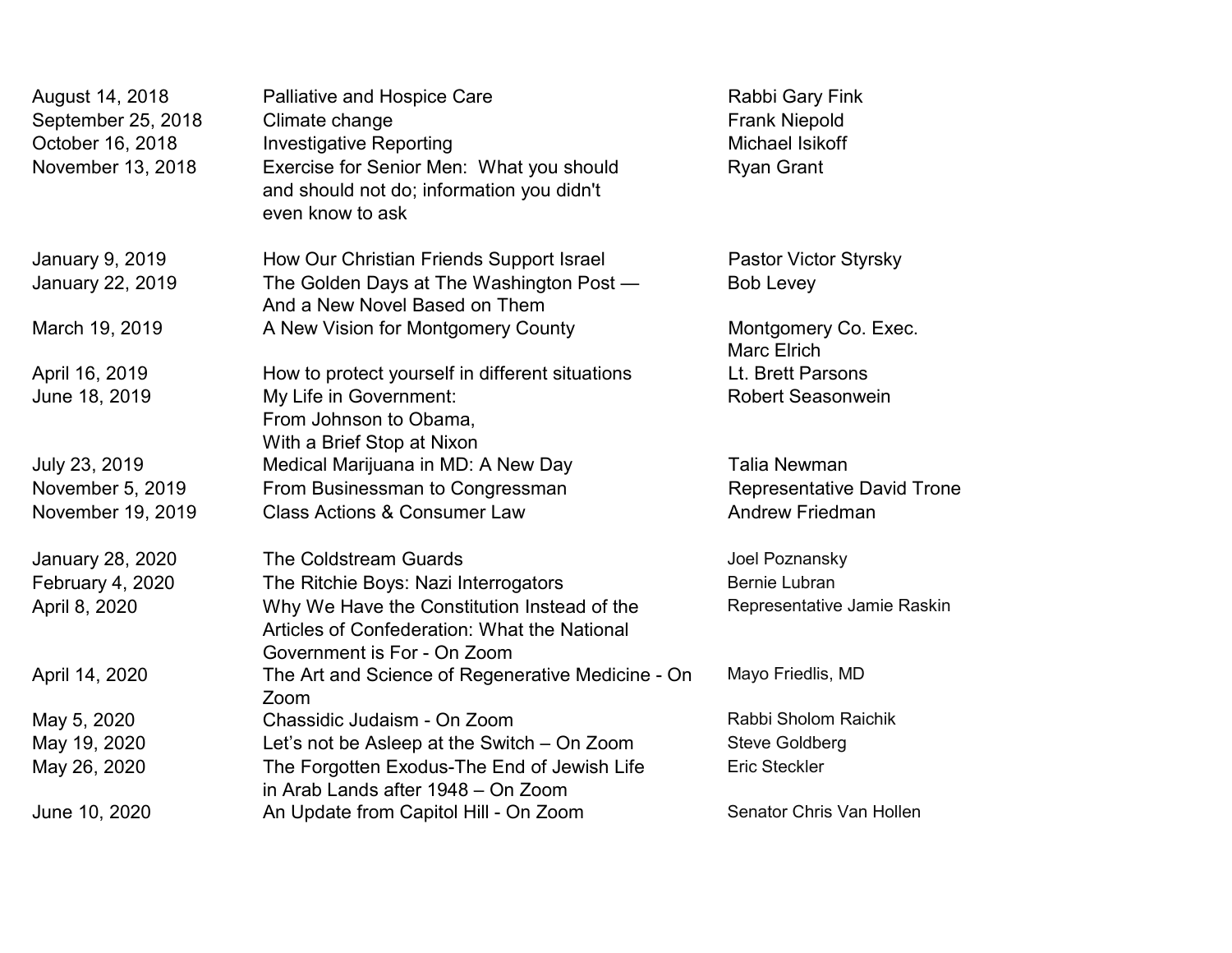| June 16, 2020          | Psychology: The Good, The Bad<br>and The Ugly - On Zoom                                                                                                          | David Silber, Ph.D.       |
|------------------------|------------------------------------------------------------------------------------------------------------------------------------------------------------------|---------------------------|
| June 30, 2020          | <b>Amazing Transformations</b><br>of Biblical Stories Over Hundreds of Years<br>- On Zoom                                                                        | <b>Gideon Amir</b>        |
| July 14, 2020          | Fracking - On Zoom                                                                                                                                               | Dave Fenster              |
| July 21, 2020          | <b>Faith Affinity Fraud and Other Scams</b><br>Affecting the Elderly Seniors - On Zoom                                                                           | <b>Scott Garrett</b>      |
| August 11, 2020        | American Schemers - On Zoom                                                                                                                                      | <b>Peter Carlson</b>      |
| August 18, 2020        | <b>Alternative Living Arrangements for Seniors</b><br>- On Zoom                                                                                                  | <b>Susie Murphy</b>       |
| September 15, 2020     | The Jews of Cuba - On Zoom                                                                                                                                       | <b>Steve Raucher</b>      |
| September 29, 2020     | Leading from the Middle to Make Meaningful<br>Impacts - On Zoom                                                                                                  | <b>Geoff Abbott</b>       |
| October 13, 2020       | Photographing for The National Geographic -<br>On Zoom                                                                                                           | <b>Richard Nowitz</b>     |
| October 27, 2020       | Oral Health is Health: The Mouth - Body<br>Connection - On Zoom                                                                                                  | Keren Sperling, DMD, MSc. |
| December 1, 2020       | Treating Covid-19 - on Zoom                                                                                                                                      | Dr. Zachary Dreyfus, MD   |
| December 15, 2020      | Sleep Apnea - on Zoom                                                                                                                                            | David Gross, MD           |
| <b>January 5, 2021</b> | The Palestinian Refugees of 1948 & Israel:<br>Past, Present, & Future - on Zoom                                                                                  | <b>Eric Steckler</b>      |
| January 19, 2021       | Growing Up in Prerevolutionary Cuba - On Zoom                                                                                                                    | <b>Simon Babil</b>        |
| February 2, 2021       | Citizen 865 - The Hunt for Hitler's Hidden<br>Soldiers in America - On Zoom                                                                                      | Debbie Cenziper           |
| February 16, 2021      | Barney Frank: The Story of America's Only Left-<br>Handed, Gay, Jewish Congressman - On Zoom                                                                     | <b>Stuart Weisberg</b>    |
| March 2, 2021          | How to Eliminate the Stigma Associated with Mental<br>Health and Help Yourself Deal with Your Own<br><b>Issues by Using Your Own Sense of</b><br>Humor - On Zoom | <b>Johnny Shuchart</b>    |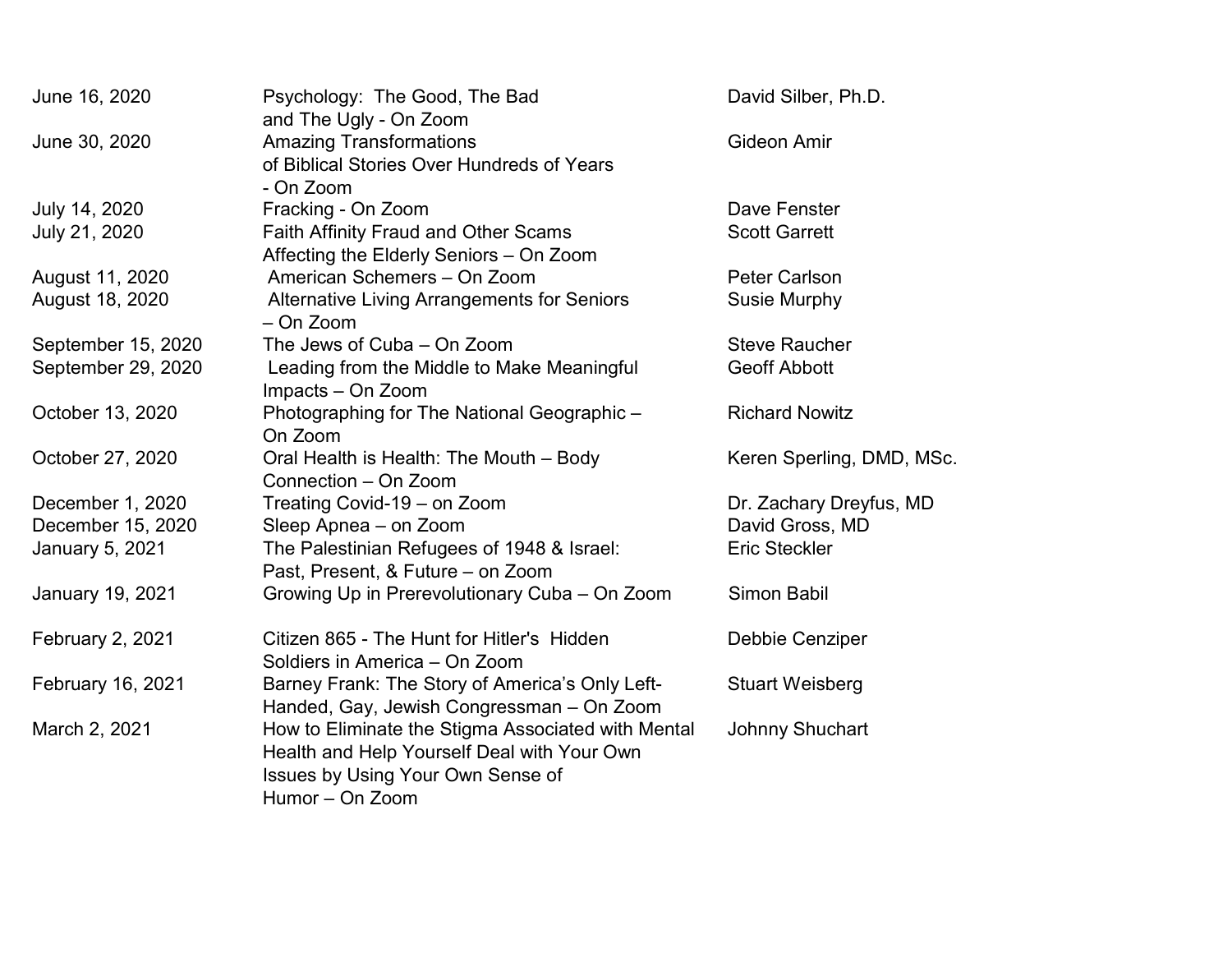| March 16, 2021    | Market and Economic Outlook and Estate Planning<br>Topics for the Coming Year – On Zoom | Josh Kuhnert,<br><b>Ashley Weeks</b><br>and Doug Woodward |
|-------------------|-----------------------------------------------------------------------------------------|-----------------------------------------------------------|
| March 30, 2021    | Meet the Museum: A Jewish Museum Comes to<br>Washington – On Zoom                       | <b>Stephany Fry</b>                                       |
| April 13, 2021    | Towards a Vibrant Jewish Future: Jewish Life in the<br>Wake of COVID-19 - On Zoom       | <b>Gil Preuss</b>                                         |
| April 21, 2021    | Current Opposition to Circumcision in the West<br>$-$ On Zoom                           | Dr. Allan Jacobs                                          |
| April 27, 2021    | The Birth of Rabbinic Judaism – On Zoom                                                 | Gideon Amir                                               |
| May 11, 2021      | The Department of Justice Office of Special<br>Investigations - On Zoom                 | <b>Robert Seasonwein</b>                                  |
| May 25, 2021      | A Physician's Personal Account of the Yom<br>Kippur War - On Zoom                       | <b>Itzhak Brook</b>                                       |
| June 8, 2021      | The Golden Era at The Washington Post – On<br>Zoom                                      | <b>Bob Levey</b>                                          |
| June 22, 2021     | The Man vs. The Myth – On Zoom                                                          | Imani Haynes                                              |
| July 6, 2021      | How to End Jew Hatred in This Generation                                                | Aaron Rosenberg                                           |
| July 20, 2021     | Police Use of Force/Finan Berhe Case                                                    | John McCarthy                                             |
| August 10, 2021   | The Water Crisis, How Israel Dealt with it                                              | <b>Robert Blumenthal</b>                                  |
| October 26, 2021  | My Story on Three Continents                                                            | <b>Robert Blumenthal</b>                                  |
| November 1, 2021  | An update on the work of the Maryland General<br>Assembly                               | Maryland Delegate, Marc<br>Korman                         |
| November 23, 2021 | 20th Century Teitel Family/Holocaust History                                            | Robert F. Teitel                                          |

# Past Special Meetings

## Date Special Meeting

| February 17, 2015 | <b>Members Luncheon</b>            |
|-------------------|------------------------------------|
| March 3, 2015     | <b>Purim Party</b>                 |
| April 16, 2015    | <b>Comedy Night</b>                |
| May 5, 2015       | Cinco de Mayo Party                |
| December 8, 2015  | <b>Annual Hanukkah Celebration</b> |
|                   |                                    |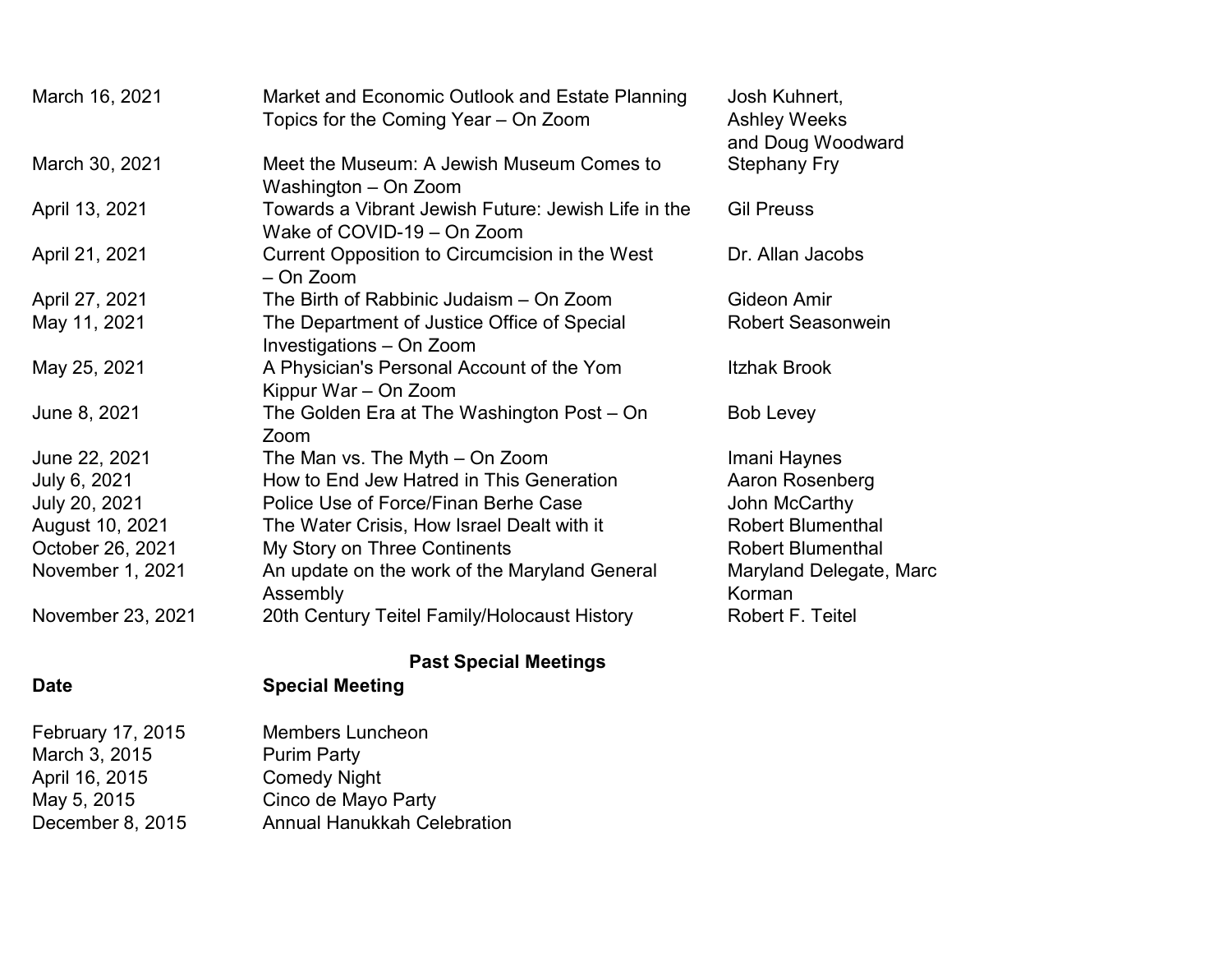| March 22, 2016<br>March 24, 2016<br>April 12, 2016<br>August 19, 2016<br>September 6, 2016 | <b>Purim Party</b><br>Movie Night: "A World without Mexicans"<br>Membership Lunch<br><b>Comedy Night &amp; Ice Cream Social</b><br>Keith Goodman & Debbie Cohen<br><b>Wedding Shower</b> |
|--------------------------------------------------------------------------------------------|------------------------------------------------------------------------------------------------------------------------------------------------------------------------------------------|
| February 28, 2017                                                                          | Membership Lunch                                                                                                                                                                         |
| March 14, 2017                                                                             | Purim party                                                                                                                                                                              |
| December 12, 2017                                                                          | <b>Annual Hanukkah Celebration</b>                                                                                                                                                       |
| January 30, 2018                                                                           | <b>Membership Lunch</b>                                                                                                                                                                  |
| March 6, 2018                                                                              | Purim party                                                                                                                                                                              |
| May 29, 2018                                                                               | 75th Birthday Party for our Founder,<br><b>Toby Gottesman</b>                                                                                                                            |
| June 11, 2018                                                                              | Film & Social, "A heartbeat Away"<br>Documentary about the great work of<br>"Save a Child's Heart"                                                                                       |
| August 23, 2018                                                                            | Movie & Ice Cream Night: "The Producers"                                                                                                                                                 |
| December 4, 2018                                                                           | <b>Annual Hanukkah Celebration</b>                                                                                                                                                       |
| December 25, 2018                                                                          | Men's Club Xmas Day Dinner                                                                                                                                                               |
| February 19, 2019                                                                          | <b>Purim Party</b>                                                                                                                                                                       |
| March 5, 2019                                                                              | <b>Annual Members Luncheon</b>                                                                                                                                                           |
| May 21, 2019                                                                               | Doctor's Day                                                                                                                                                                             |
| July 16, 2019                                                                              | <b>Summer Picnic</b>                                                                                                                                                                     |
| October 29, 2019                                                                           | Celebration of Ronny Watts induction into the<br>Washington Metropolitan Basketball Hall of<br>Fame                                                                                      |
| December 17, 2019                                                                          | <b>Annual Hanukkah Celebration</b>                                                                                                                                                       |
| January 25, 2020                                                                           | Annual Christmas Day Dinner Celebration -<br><b>New Fortune Restaurant</b>                                                                                                               |
| March 10, 2020                                                                             | <b>Purim Party</b>                                                                                                                                                                       |
| April 28, 2020                                                                             | 8th Annual Members Luncheon - On Zoom                                                                                                                                                    |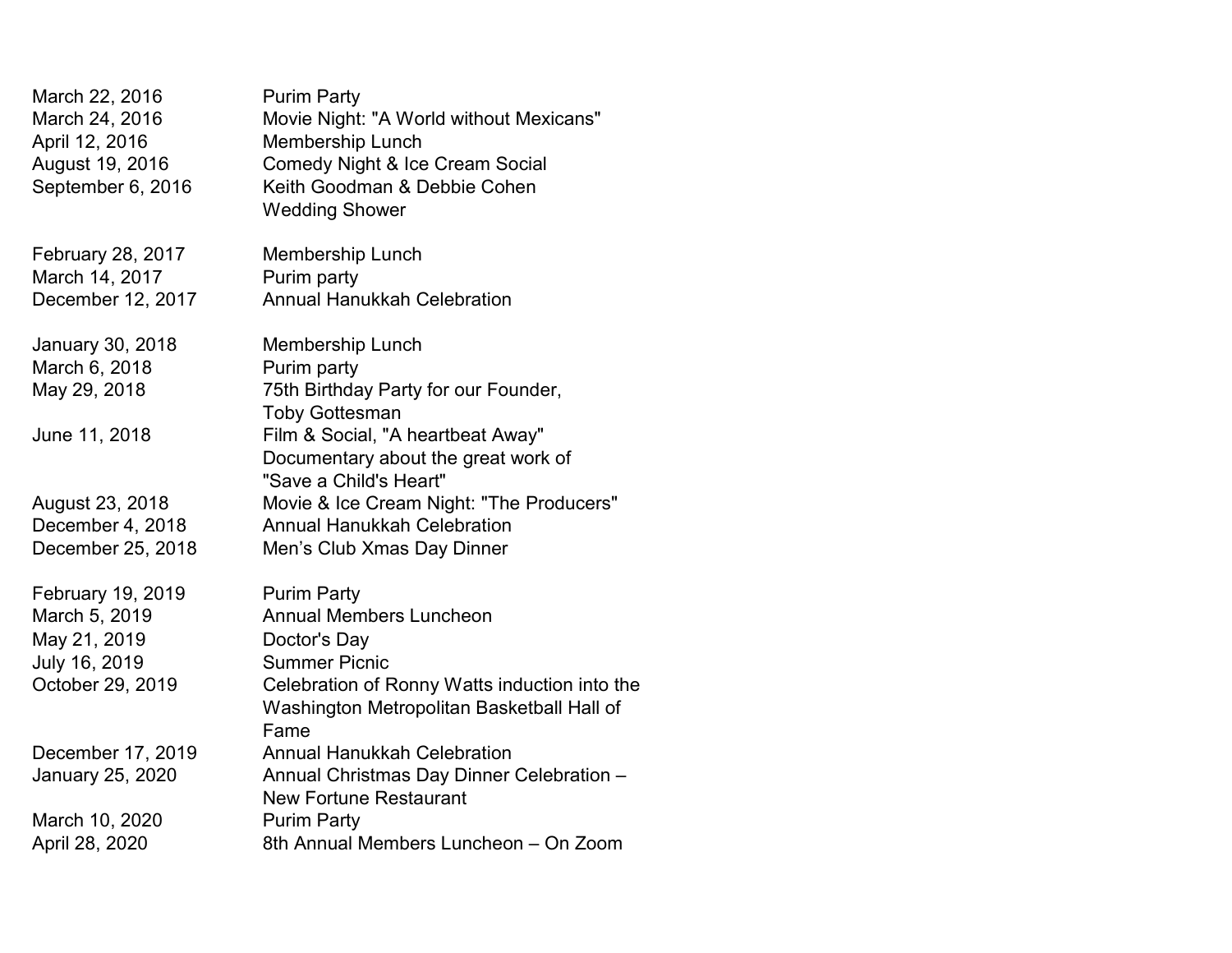| November 3, 2020                 | Discussion About Charitable Donations by the<br>Men's Club       |
|----------------------------------|------------------------------------------------------------------|
| June 21, 2021<br>August 31, 2021 | Picnic and Big Train Baseball Game<br>Men's Club Picnic          |
| November 30, 2021                | The Honeymooners Quiz – Sheldon and Janet<br><b>Lehner Hosts</b> |

### Past Excursions

| <b>Date</b>                          | <b>Excursion</b>                                                        | Organizer(s)                                  |
|--------------------------------------|-------------------------------------------------------------------------|-----------------------------------------------|
| December 8, 2014<br>October 23, 2014 | Field Trip to Baltimore Jewish Museum<br>Field Trip to Horseshoe Casino | David Frome<br>Lew Cohen<br>Ron Kligman       |
| November 16, 2014                    | Field Trip to Marine Corps Museum Quantico                              | Bob Kay & Lew Cohen                           |
| October 29, 2015                     | Docent led tour of Holocaust Museum                                     | <b>Burt Abramowitz</b><br><b>Martin Weiss</b> |
| February 11, 2016                    | <b>Annapolis Congress Visit</b>                                         | <b>Toby Gottesman</b><br>with Brian Feldman   |
| April 21, 2016                       | <b>Antietam Battlefield Visit</b>                                       | Ron Kligman                                   |
| September 29, 2016                   | Gettysburg Battlefield Tour                                             | <b>Marvin Arluk</b>                           |
| June 2, 2017                         | Tour of Washington Nationals Stadium                                    | Larry Katz                                    |
| June 12, 2017                        | <b>Nationals Baseball Game</b>                                          | Lew Cohen                                     |
| June 30, 2017                        | <b>Big Train Baseball Game</b>                                          | <b>Vince Berg</b>                             |
| July 21, 2017                        | <b>Big Train Baseball Game</b>                                          | <b>Vince Berg</b>                             |
| October 27, 2017                     | Visit to the Ratner Museum                                              | <b>Toby Gottesman</b>                         |
| <b>January 11, 2018</b>              | Tour of the Music Center at Strathmore                                  | Larry Katz                                    |
| April 2, 2018                        | Tour of the National Museum of Health &<br><b>Medicine</b>              | <b>Herb Ostrof</b>                            |
| April 28, 2018                       | <b>Nationals Baseball Game</b>                                          | <b>Steve Goldberg</b>                         |
| June 20, 2018                        | <b>Big Train Baseball Game</b>                                          | Vince Berg                                    |